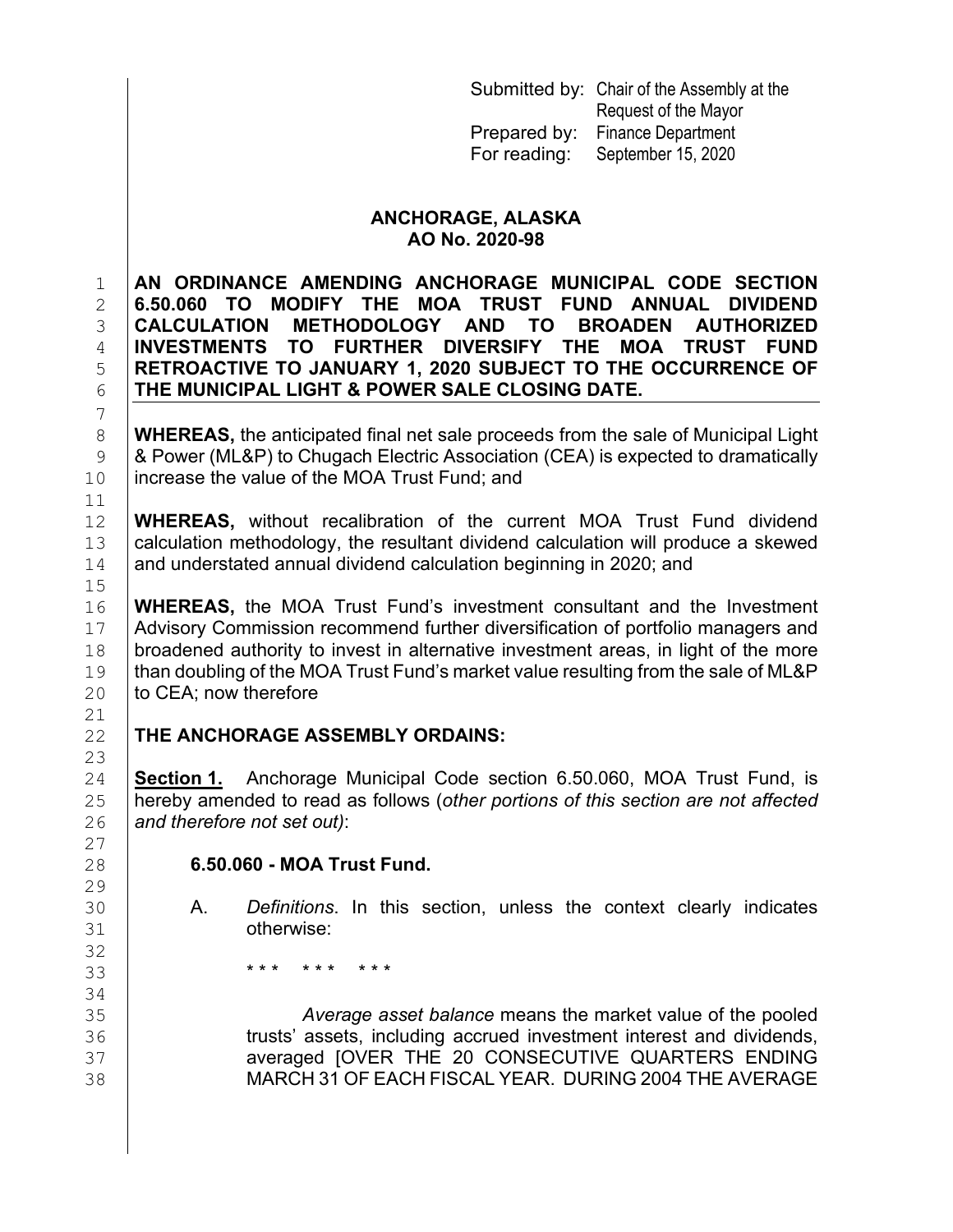| $\mathbf 1$    | ASSET BALANCE WILL BE BASED ON THE 19 QUARTERS ENDED                                                                          |  |  |  |  |  |  |  |  |
|----------------|-------------------------------------------------------------------------------------------------------------------------------|--|--|--|--|--|--|--|--|
| $\sqrt{2}$     | MARCH 31, 2004] according to the following specified terms:                                                                   |  |  |  |  |  |  |  |  |
| 3<br>4         | 2020 annual dividend payment to be based on the average                                                                       |  |  |  |  |  |  |  |  |
| 5              | asset balance associated with the audited December 31, 2019 market                                                            |  |  |  |  |  |  |  |  |
| $\sqrt{6}$     | value and the initial month end market value associated with the ML&P                                                         |  |  |  |  |  |  |  |  |
| 7              | sale closing date, using the full amount of anticipated net ML&P sale                                                         |  |  |  |  |  |  |  |  |
| $8\,$          | proceeds, as assigned to the MOA Trust Fund in accordance with                                                                |  |  |  |  |  |  |  |  |
| $\overline{9}$ | ML&P sale closing documents.                                                                                                  |  |  |  |  |  |  |  |  |
| 10<br>11       | 2021 annual dividend payment to be based on the average                                                                       |  |  |  |  |  |  |  |  |
| 12             | asset balance associated with the trailing 2 consecutive quarters                                                             |  |  |  |  |  |  |  |  |
| 13             | <u>ending March 31, 2021.</u>                                                                                                 |  |  |  |  |  |  |  |  |
| 14             |                                                                                                                               |  |  |  |  |  |  |  |  |
| 15             | 2022 annual dividend payment to be based on the average                                                                       |  |  |  |  |  |  |  |  |
| 16             | asset balance associated with the trailing 6 consecutive quarters                                                             |  |  |  |  |  |  |  |  |
| 17             | ending March 31, 2022.                                                                                                        |  |  |  |  |  |  |  |  |
| 18<br>19       |                                                                                                                               |  |  |  |  |  |  |  |  |
| 20             | 2023 annual dividend payment to be based on the average<br>asset balance associated with the trailing 10 consecutive quarters |  |  |  |  |  |  |  |  |
| 21             | <u>ending March 31, 2023.</u>                                                                                                 |  |  |  |  |  |  |  |  |
| 22             |                                                                                                                               |  |  |  |  |  |  |  |  |
| 23             | 2024 annual dividend payment to be based on the average                                                                       |  |  |  |  |  |  |  |  |
| 24             | asset balance associated with the trailing 14 consecutive quarters                                                            |  |  |  |  |  |  |  |  |
| 25             | ending March 31, 2024.                                                                                                        |  |  |  |  |  |  |  |  |
| 26<br>27       | 2025 annual dividend payment to be based on the average                                                                       |  |  |  |  |  |  |  |  |
| 28             | asset balance associated with the trailing 18 consecutive quarters                                                            |  |  |  |  |  |  |  |  |
| 29             | ending March 31, 2025.                                                                                                        |  |  |  |  |  |  |  |  |
| 30             |                                                                                                                               |  |  |  |  |  |  |  |  |
| 31             | 2026 and later years' annual dividend payment to be based on                                                                  |  |  |  |  |  |  |  |  |
| 32             | the average asset balance associated with the trailing 20 consecutive                                                         |  |  |  |  |  |  |  |  |
| 33<br>34       | quarters ending March 31 of each fiscal year.                                                                                 |  |  |  |  |  |  |  |  |
| 35             | Corpus of the MOA Trust Fund (or corpus) means:                                                                               |  |  |  |  |  |  |  |  |
| 36             |                                                                                                                               |  |  |  |  |  |  |  |  |
| 37             | The aggregate of the following<br>1.<br>proceeds                                                                              |  |  |  |  |  |  |  |  |
| 38             | previously deposited by the assembly:                                                                                         |  |  |  |  |  |  |  |  |
| 39             |                                                                                                                               |  |  |  |  |  |  |  |  |
| 40             | Proceeds from the sale of ATU after<br>a.<br>retirement of ATU debt; [AND]                                                    |  |  |  |  |  |  |  |  |
| 41<br>42       |                                                                                                                               |  |  |  |  |  |  |  |  |
| 43             | Proceeds allocated from the police and fire<br>b.                                                                             |  |  |  |  |  |  |  |  |
| 44             | retirement system settlement; and[.]                                                                                          |  |  |  |  |  |  |  |  |
| 45             |                                                                                                                               |  |  |  |  |  |  |  |  |
|                |                                                                                                                               |  |  |  |  |  |  |  |  |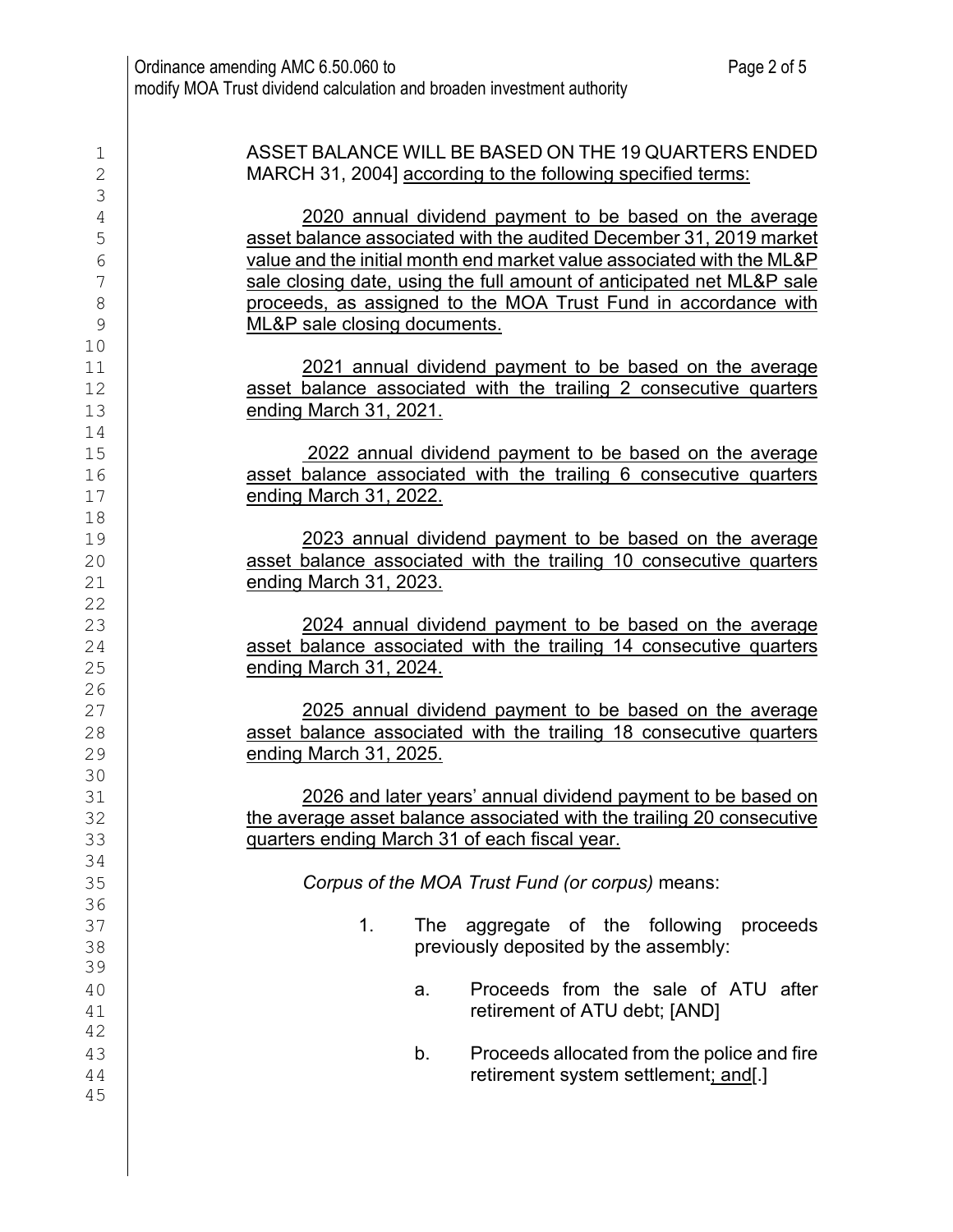1 c. Proceeds from the sale of ML&P<br>2 determined in accordance with Anchorage 2 determined in accordance with Anchorage<br>3 Charter Section 13.11(a). Charter Section 13.11(a). 4  $5$   $***$  \*\*\* \*\*\* \*\*\* 6<br>7 T D. Controlled spending policy. No more than five percent of the average<br>8 8 asset balance will be available for annual dividend distribution in Year<br>8 2020 only and the maximum pavout percentage rate shall be reduced 9 2020 only and the maximum payout percentage rate shall be reduced 10 | to four and one-half percent thereafter. The four and one-half [FIVE] 11 **percent cap is tied to an endowment method whereby long-term**<br>12 **capital market projections for average annual investment return over**  $\begin{array}{c|c} 12 & \text{capital market projections for average annual investment return over} \ 13 & \text{the next ten to twenty years are netted against projected inflation (e.a.).} \end{array}$ 13 the next ten to twenty years are netted against projected inflation (e.g.,<br>14 **f** long-term IIN JANUARY 20011 capital market projections in a given 14 if long-term [IN JANUARY 2001] capital market projections in a given<br>15 year indicated a[N] six and one half [8.25] percent average annual 15 year indicated a[N] six and one half [8.25] percent average annual<br>16 investment return less two [3.25] percent average annual inflation, this 16 investment return less <u>two</u> [3.25] percent average annual inflation, this<br>17 **incomposity of the UPC would lead to [FOR] a projected "net" average annual rate of return of** would lead to [FOR] a projected "net" average annual rate of return of 18 **Four and one half [FIVE] percent**). 19 20 [1. HOWEVER, EFFECTIVE JANUARY 1, 2017, NO MORE<br>21 **THAN FOUR AND ONE-QUARTER PERCENT OF THE** 21 THAN FOUR AND ONE-QUARTER PERCENT OF THE<br>22 AVERAGE ASSET BALANCE WILL BE AVAILABLE FOR 22 AVERAGE ASSET BALANCE WILL BE AVAILABLE FOR<br>23 ANNUAL DIVIDEND DISTRIBUTION UNTIL SUCH TIME AS <sup>23</sup> ANNUAL DIVIDEND DISTRIBUTION UNTIL SUCH TIME AS<br><sup>24</sup> THE TRUST'S MARKET VALUE RECOVERS TO A LEVEL <sup>24</sup> THE TRUST'S MARKET VALUE RECOVERS TO A LEVEL<br><sup>25</sup> EQUAL TO OR GREATER THAN THE TRUST'S MARKET EQUAL TO OR GREATER THAN THE TRUST'S MARKET 26 VALUE AT DECEMBER 31, 2007, ADJUSTED FOR<br>27 INFLATION AS MEASURED BY THE ANNUAL CHANGE IN INFLATION AS MEASURED BY THE ANNUAL CHANGE IN 28 THE UNITED STATES CONSUMER PRICE INDEX FOR ALL<br>29 URBAN CONSUMERS (CPI-U). URBAN CONSUMERS (CPI-U). 30<br>31 31 2. FOLLOWING SUCH RECOVERY, THE TRUST MAY<br>RESUME DISTRIBUTING A MAXIMUM OF FIVE PERCENT 32 RESUME DISTRIBUTING A MAXIMUM OF FIVE PERCENT<br>33 OF THE AVERAGE ASSET BALANCE FOR ANNUAL 33 OF THE AVERAGE ASSET BALANCE FOR ANNUAL 34 DIVIDEND DISTRIBUTION PURPOSES.] 35 36 **\*\*\* \*\*\* \*\*\*** 37<br>38 38 I. *Authorized investments.* In addition to the investments authorized by 39 section 6.50.030, but subject to the investment restriction of this<br>40 section, the assets of the pooled trusts may be invested in the 40 section, the assets of the pooled trusts may be invested in the 41 following types of investments: 42 43 **\*\*\*** \*\*\* \*\*\* \*\*\*<br>44 **3. Real estate** 44 3. Real estate investments in a diversified portfolio of institutional<br>45 **19 manualisms** quality, predominantly income producing properties held in a 45 quality, <u>predominantly</u> income producing properties held in a<br>46 collective investment vehicle which limits the pooled trusts' collective investment vehicle which limits the pooled trusts' 47 liability;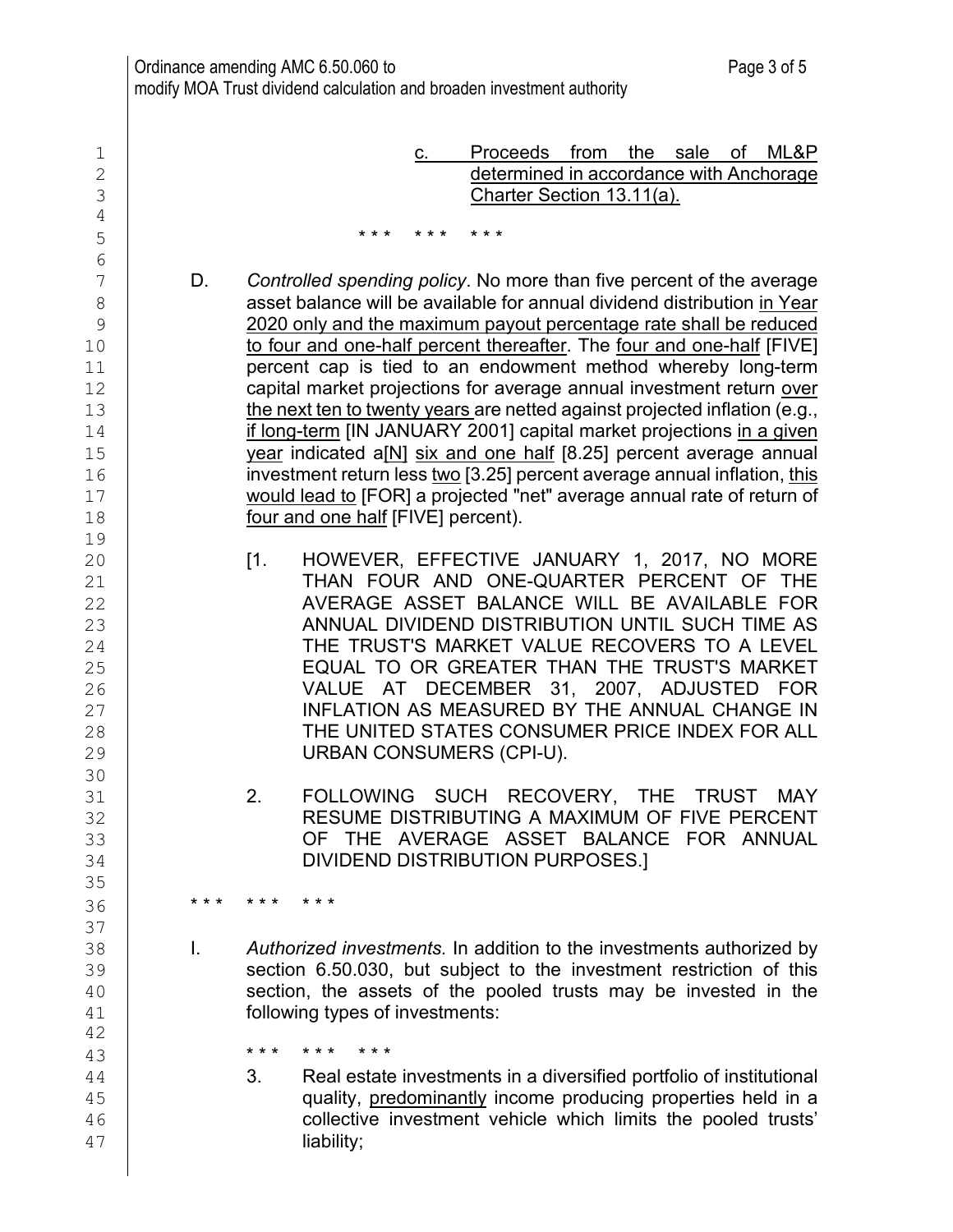|            | Ordinance amending AMC 6.50.060 to | modify MOA Trust dividend calculation and broaden investment authority                                                                                                                                                                                                                         | Page 4 of 5                                                                                                                                                                                                                                                                                                                                                                                                                   |
|------------|------------------------------------|------------------------------------------------------------------------------------------------------------------------------------------------------------------------------------------------------------------------------------------------------------------------------------------------|-------------------------------------------------------------------------------------------------------------------------------------------------------------------------------------------------------------------------------------------------------------------------------------------------------------------------------------------------------------------------------------------------------------------------------|
|            |                                    |                                                                                                                                                                                                                                                                                                |                                                                                                                                                                                                                                                                                                                                                                                                                               |
|            | * * *<br>* * *                     | * * *                                                                                                                                                                                                                                                                                          |                                                                                                                                                                                                                                                                                                                                                                                                                               |
| J.         | as follows:                        | Investment restrictions. Notwithstanding any other provision of this<br>title, investment of the assets of the pooled trusts shall be restricted                                                                                                                                               |                                                                                                                                                                                                                                                                                                                                                                                                                               |
|            | * * *<br>* * *                     | * * *                                                                                                                                                                                                                                                                                          |                                                                                                                                                                                                                                                                                                                                                                                                                               |
|            | 3.                                 | Real estate. No more than:                                                                                                                                                                                                                                                                     |                                                                                                                                                                                                                                                                                                                                                                                                                               |
|            | a.                                 | Ten [FIVE] percent (10[5]%) of the overall pooled trusts'<br>portfolio value at time of purchase may be invested in<br>real estate investments cited above in subsection I.3.                                                                                                                  |                                                                                                                                                                                                                                                                                                                                                                                                                               |
|            | 4.                                 | Basket clause flexibility. No more than:                                                                                                                                                                                                                                                       |                                                                                                                                                                                                                                                                                                                                                                                                                               |
|            | a.                                 | Ten [FIVE] percent (10[5]%) of the overall pooled trusts'<br>portfolio value at time of purchase may be used to<br>provide basket clause flexibility in:                                                                                                                                       |                                                                                                                                                                                                                                                                                                                                                                                                                               |
|            |                                    | i.<br>asset classes cited in this section; or                                                                                                                                                                                                                                                  | Extending investment parameters in any of the                                                                                                                                                                                                                                                                                                                                                                                 |
|            |                                    | ii.<br>products.                                                                                                                                                                                                                                                                               | Utilizing investment vehicles such as limited<br>partnerships or special purpose trusts to provide<br>access to well-diversified alternative investment<br>portfolios or strategies. Examples of such limited<br>liability investments include, but are not limited to,<br>hedge fund of funds (absolute return strategy),<br>private equity, private debt [FUND OF FUNDS],<br>and various real return and/or inflation hedge |
|            | * * * * * * * * * *                |                                                                                                                                                                                                                                                                                                |                                                                                                                                                                                                                                                                                                                                                                                                                               |
|            |                                    | (AO No. 99-50(S), § 1, 4-6-99; AO No. 99-156, § 1, 1-11-00; AO No. 2000-<br>89, § 1, 6-13-00; AO No. 2000-162(S), § 1, 11-21-00; AO No. 2002-10, § 1,<br>4-16-02; AO No. 2003-167, § 1, 1-6-04; AO No. 2006-146, § 1, 10-31-06; AO<br>No. 2009-3, § 1, 1-20-09; AO No. 2016-127, § 1, 11-1-16) |                                                                                                                                                                                                                                                                                                                                                                                                                               |
| Section 2. |                                    | This ordinance shall be effective retroactive to January 1, 2020,<br>subject to the occurrence of the ML&P sale closing date.                                                                                                                                                                  |                                                                                                                                                                                                                                                                                                                                                                                                                               |
|            |                                    | PASSED AND APPROVED by the Anchorage Assembly this day of                                                                                                                                                                                                                                      |                                                                                                                                                                                                                                                                                                                                                                                                                               |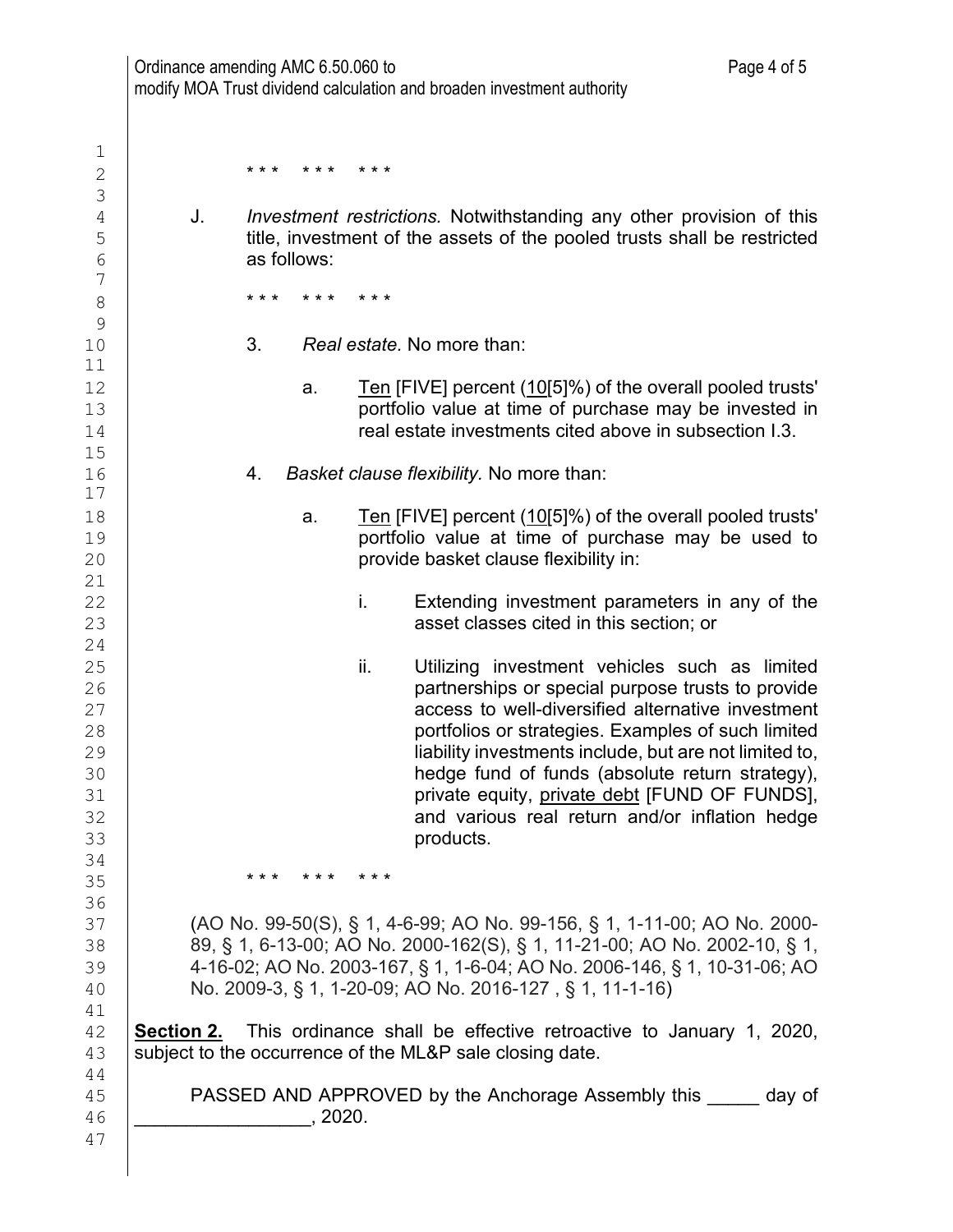| Ordinance amending AMC 6.50.060 to                                     |  |
|------------------------------------------------------------------------|--|
| modify MOA Trust dividend calculation and broaden investment authority |  |

1 \_\_\_\_\_\_\_\_\_\_\_\_\_\_\_\_\_\_\_\_\_\_\_\_\_\_\_\_ 4 5

ATTEST:

Chair

6 <u>|</u> 7 Municipal Clerk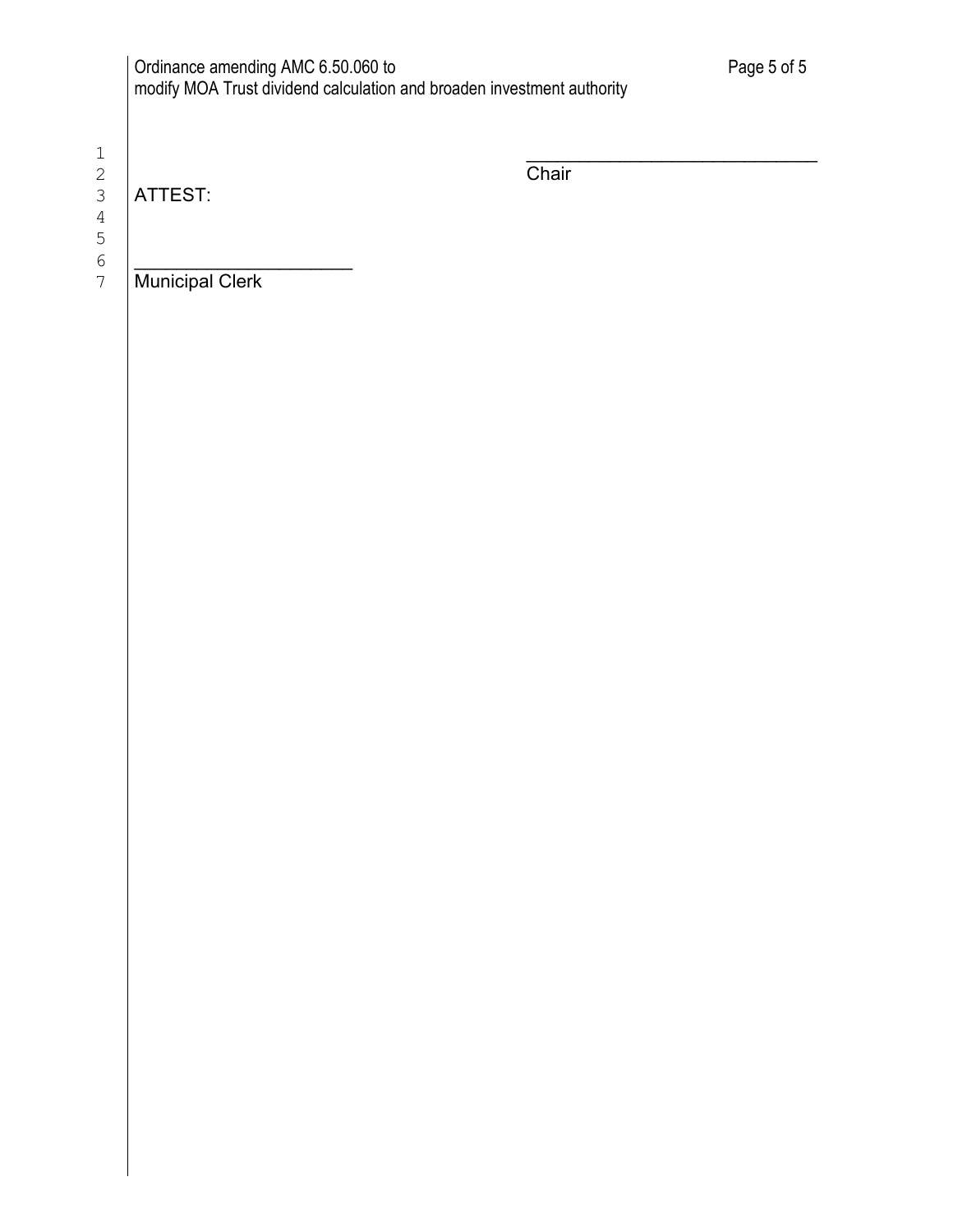

# **MUNICIPALITY OF ANCHORAGE**

# **Assembly Memorandum**

**No. AM 544-2020**

**Meeting Date: September 15, 2020**

## 1 **From: MAYOR**

### 3 **Subject: AN ORDINANCE AMENDING ANCHORAGE MUNICIPAL CODE**  4 **SECTION 6.50.060 TO MODIFY THE MOA TRUST FUND ANNUAL**  5 **DIVIDEND CALCULATION METHODOLOGY AND TO BROADEN**  6 **AUTHORIZED INVESTMENTS TO FURTHER DIVERSIFY THE**  7 **MOA TRUST FUND RETROACTIVE TO JANUARY 1, 2020**  8 **SUBJECT TO THE OCCURRENCE OF THE MUNICIPAL LIGHT &**<br>8 **POWER SALE CLOSING DATE.** 9 **POWER SALE CLOSING DATE.**

10<br>11 The Municipality anticipates the final closing and transfer of the designated portion 12 of net sales proceeds from the sale of Municipal Light & Power (ML&P) to Chugach<br>13 Electric Association (CEA) in 2020. The designated portion of net sales proceeds 13 Electric Association (CEA) in 2020. The designated portion of net sales proceeds<br>14 Which ultimately are transferred to the MOA Trust Fund ("Trust") will result a 14 which ultimately are transferred to the MOA Trust Fund ("Trust") will result a<br>15 significant increase to the Trust's value (i.e., assuming upper estimate of \$230 15 Significant increase to the Trust's value (i.e., assuming upper estimate of \$230<br>16 million). Historically, the Trust's annual dividend calculation has been based on a 16 | million). Historically, the Trust's annual dividend calculation has been based on a<br>17 | specified percentage applied to the average market value of the Trust over the specified percentage applied to the average market value of the Trust over the 18 | trailing 20 calendar quarters ended March 31 of each fiscal year.

19<br>20

2

20 The designated portion of net sales proceeds are expected to be received by the 21 Trust during the second half of 2020. Given that the Trust's value is expected to 21  $\vert$  Trust during the second half of 2020. Given that the Trust's value is expected to <br>22  $\vert$  increase by 140% once transferred monies are received, continued use of the 22 increase by 140% once transferred monies are received, continued use of the<br>23 current dividend calculation methodology would result in a skewed, understated 23 current dividend calculation methodology would result in a skewed, understated<br>24 annual dividend amount. To rectify this situation, the proposed Ordinance 24 annual dividend amount. To rectify this situation, the proposed Ordinance<br>25 recalibrates the calculation to recognize the maximum effect of the added funds in 25  $\left| \right|$  recalibrates the calculation to recognize the maximum effect of the added funds in <br>26  $\left| \right|$  the vear 1 by modifying the definition of average asset balance in the definitions 26 the year 1 by modifying the definition of average asset balance in the definitions<br>27 section of Anchorage Municipal Code (AMC) Section 6.50.060. The dividend 27 Section of Anchorage Municipal Code (AMC) Section 6.50.060. The dividend  $28$  calculation is then smoothed out in vears 2 through 6 such that by year 2026 the 28  $\mid$  calculation is then smoothed out in years 2 through 6 such that by year 2026 the<br>29  $\mid$  average asset value is restored back to an average of the Trust's market value 29 average asset value is restored back to an average of the Trust's market value<br>30 over the 20 consecutive quarters ending March 31 of each fiscal vear. over the 20 consecutive quarters ending March 31 of each fiscal year.

31<br>32 32 The long-term dividend payout percentage is proposed to increase from 4.25% to<br>33 4.50% since the ML&P sales proceeds have helped the Trust regain its inflation-33 4.50% since the ML&P sales proceeds have helped the Trust regain its inflation-<br>34 proofed status based on its prior market value at 12/31/07, the last calendar vear  $\frac{34}{35}$  proofed status based on its prior market value at 12/31/07, the last calendar year<br> $\frac{35}{35}$  prior to the 2008/2009 market crash. For calendar year 2020 only, the dividend 35 prior to the 2008/2009 market crash. For calendar year 2020 only, the dividend 36 payout percentage is proposed to be 5.00%, in order to generate a dividend 36 payout percentage is proposed to be 5.00%, in order to generate a dividend 37 amount in-line with the dollar amount approved in a Q1 2020 general government 37 amount in-line with the dollar amount approved in a Q1 2020 general government<br>38 operating budget revision that the Assembly proposed and approved on April 28. 38 operating budget revision that the Assembly proposed and approved on April 28, 39 2020. 20 20.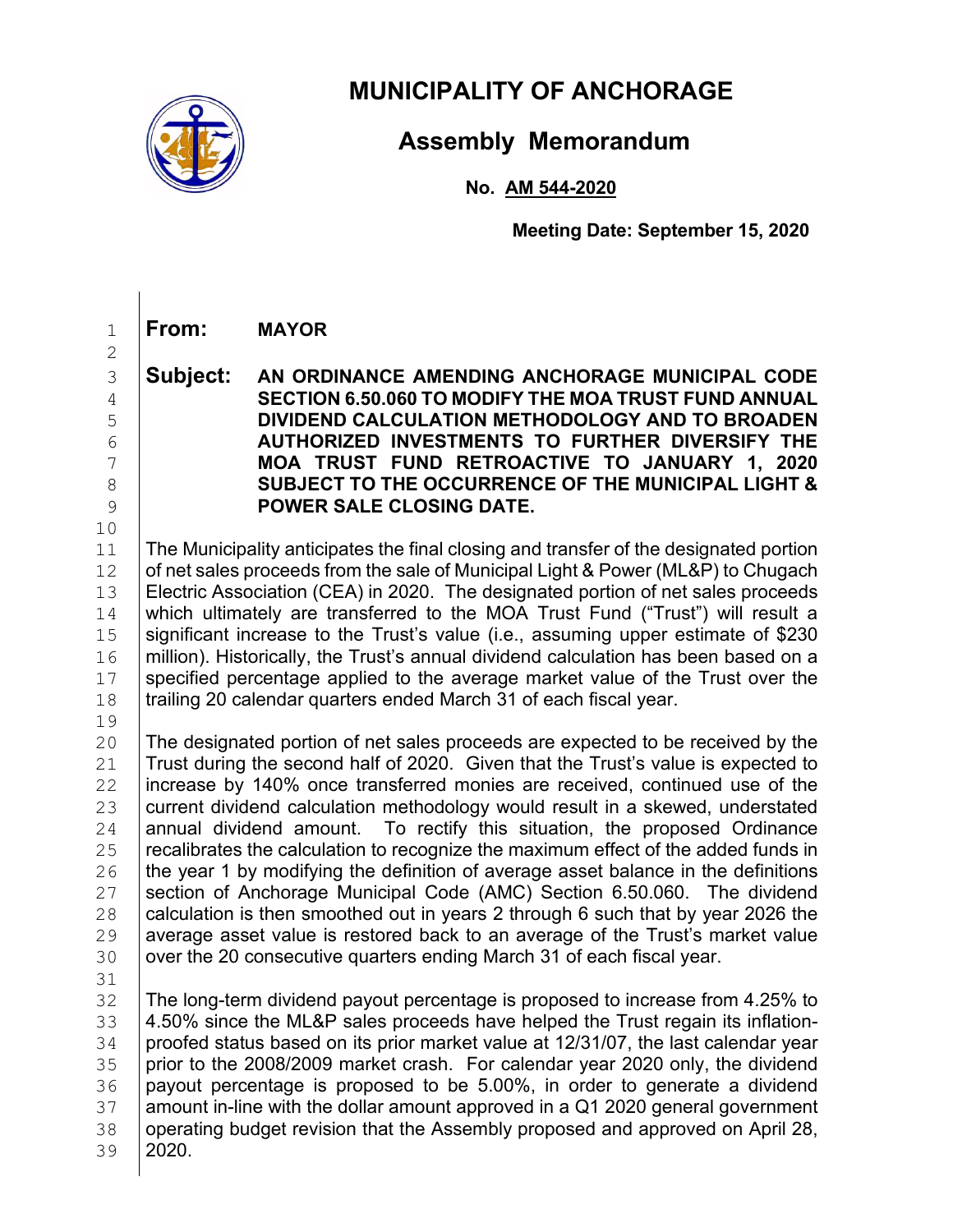$\frac{1}{2}$   $\mid$  In addition, the proposed ordinance broadens investment authority to allow greater<br>3  $\mid$  exposure to direct real estate investments and to increase the basket clause exposure to direct real estate investments and to increase the basket clause<br>4 percentage cited in AMC to allow for increased allocations to more diversified types percentage cited in AMC to allow for increased allocations to more diversified types<br>5 of investments. This broadened authority is in response to the Trust more than of investments. This broadened authority is in response to the Trust more than  $6$  doubling in size with the receipt of ML&P sale proceeds. doubling in size with the receipt of ML&P sale proceeds.

7

8 | The proposed code changes governing the Trust were made in close consultation<br>9 | with the Trust's investment consultant and the Investment Advisory Commission. 9 with the Trust's investment consultant and the Investment Advisory Commission,<br>10 after significant review and discussion in late 2019 and 2020. The changes are 10 after significant review and discussion in late 2019 and 2020. The changes are 11 expected to provide further diversification benefits within the Trust while 11 expected to provide further diversification benefits within the Trust while  $12$  maintaining risk objectives. maintaining risk objectives.

13<br>14

14 The attached Summary of Economic Effects (S.E.E.) specifically addresses the<br>15 projected increase in annual revenues to the General Government Operating 15 projected increase in annual revenues to the General Government Operating<br>16 Budget as a result of this proposed change in the annual dividend calculation 16 Budget as a result of this proposed change in the annual dividend calculation  $17$  methodology. methodology.

#### 18<br>19 19 **THE ADMINISTRATION RECOMMENDS APPROVAL.** 20

| 21 | Prepared by:            | Daniel Moore, Municipal Treasurer                |
|----|-------------------------|--------------------------------------------------|
| 22 | Approved by:            | Alexander Slivka, CFO                            |
| 23 | Concur:                 | Lance Wilber, Director, Office of Management and |
| 24 |                         | <b>Budget</b>                                    |
| 25 | Concur:                 | Kathryn R. Vogel, Municipal Attorney             |
| 26 | Concur:                 | William D. Falsey, Municipal Manager             |
| 27 | Respectfully submitted: | Ethan A. Berkowitz, Mayor                        |
|    |                         |                                                  |